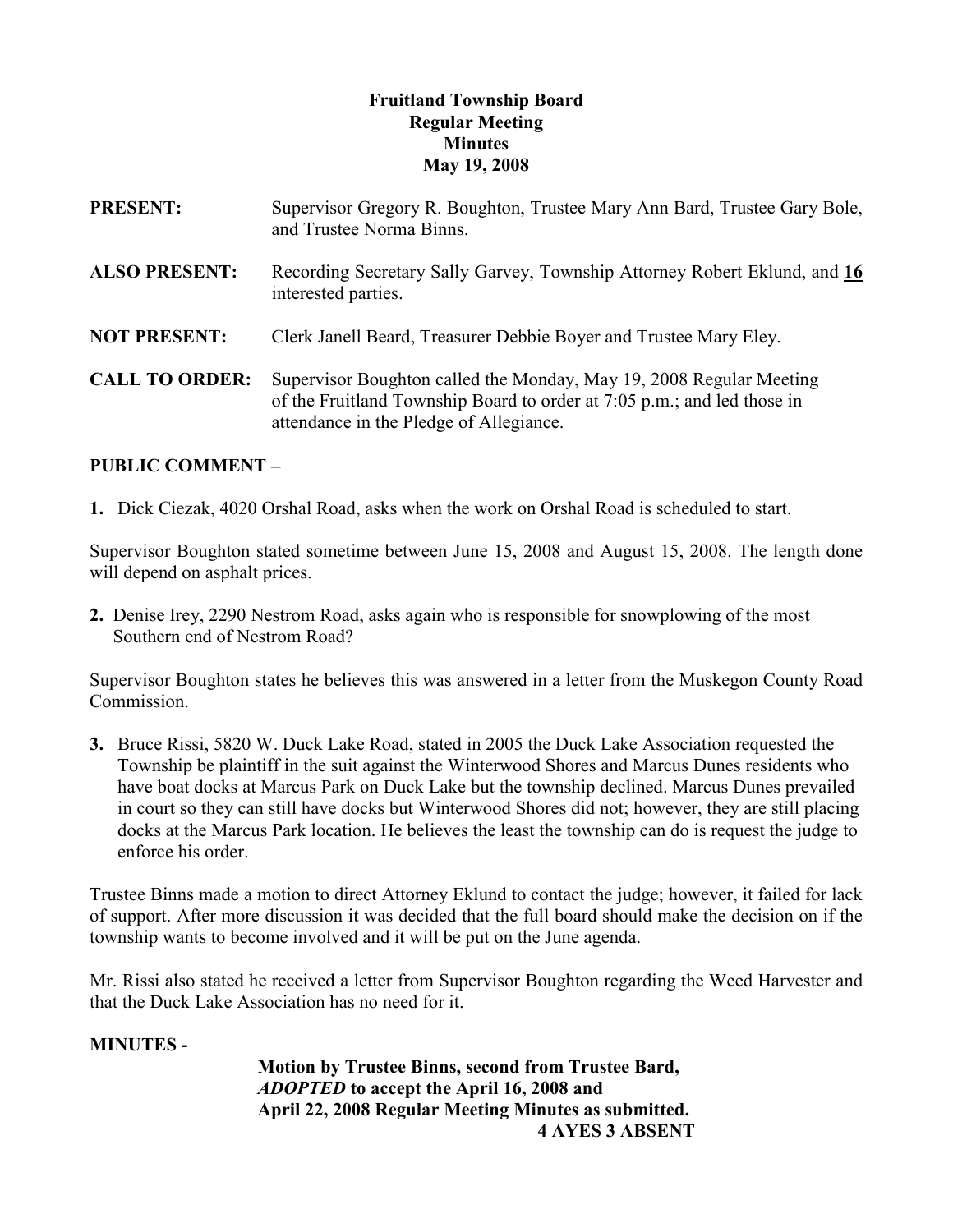#### ANNOUNCEMENTS –

- Surplus/Community Yard Sale, Saturday May 24, 2008, 9:00 a.m. 2:00 p.m.
- Memorial Day Service, Monday, May 26, 2008, 8:45 a.m.
- Clean Up Days, Thursday, May 29, 2008 and Saturday May 31, 2008
- Summer Transfer Station Hours start Tuesday, June 3, 2008

# RECEIPTS and DISBURSEMENTS –

 Motion by Trustee Binns, second from Trustee Bole, ADOPTED, to accept report of receipts in the amount of \$81,095.03 for Fund 101, for a General Fund Balance (Funds 101, 120, 130, 140, 145, 470 and 812), for a Total Balance of \$387,744.43 (liquid balance), and Total Bank Balances and Certificate of Deposits in the amount of \$1,252,805.66 as of May 16, 2008, as reported by Debbie Boyer, Fruitland Township Treasurer CPFA; and approve for Total General Fund Disbursements the amount of \$29,544.83 for the period of April 22, 2008 through May 16, 2008 as reported by Janell Beard, Fruitland Township Clerk CMC. 4 AYES 3 ABSENT

#### NEW BUSINESS –

1. Item Number: 05-08-01 Mason Drain

The Mason Drain was created in 1910 and is in really bad shape. The Groessl's have a very short window for construction of their fire damaged, then demolished home and the repair that is necessary is partly under where the home will be built. A quote has been received for the necessary repair in the amount of \$8,500.00 and according to Trustee Bole the White Lake Golf Course has agreed to pay \$3,200.00 and the Township \$4,300.00 with the Groessl's paying the balance of \$1,000.00. This drain has not been funded since 1910 with an assessment district but one needs to be established for future repairs. The Groessl's believe they should receive a \$1,000.00 credit if an assessment district is established for the monies they are putting out for repair right now.

> Motion by Trustee Bole, second from Trustee Bard, ADOPTED, to direct Supervisor Boughton write a letter to the Drain Commissioner advising that the township is willing to pay \$4,300.00 towards the repair of the Mason Drain at 5710 Scenic Drive, from the Drain Fund after a budget amendment and to inquire if the Groessl's could be credited \$1,000.00 to a future assessment. ROLL CALL VOTE: Trustee Bard AYE, Trustee Bole AYE, Trustee Binns AYE and Supervisor Boughton AYE

> > 4 AYES 3 ABSENT